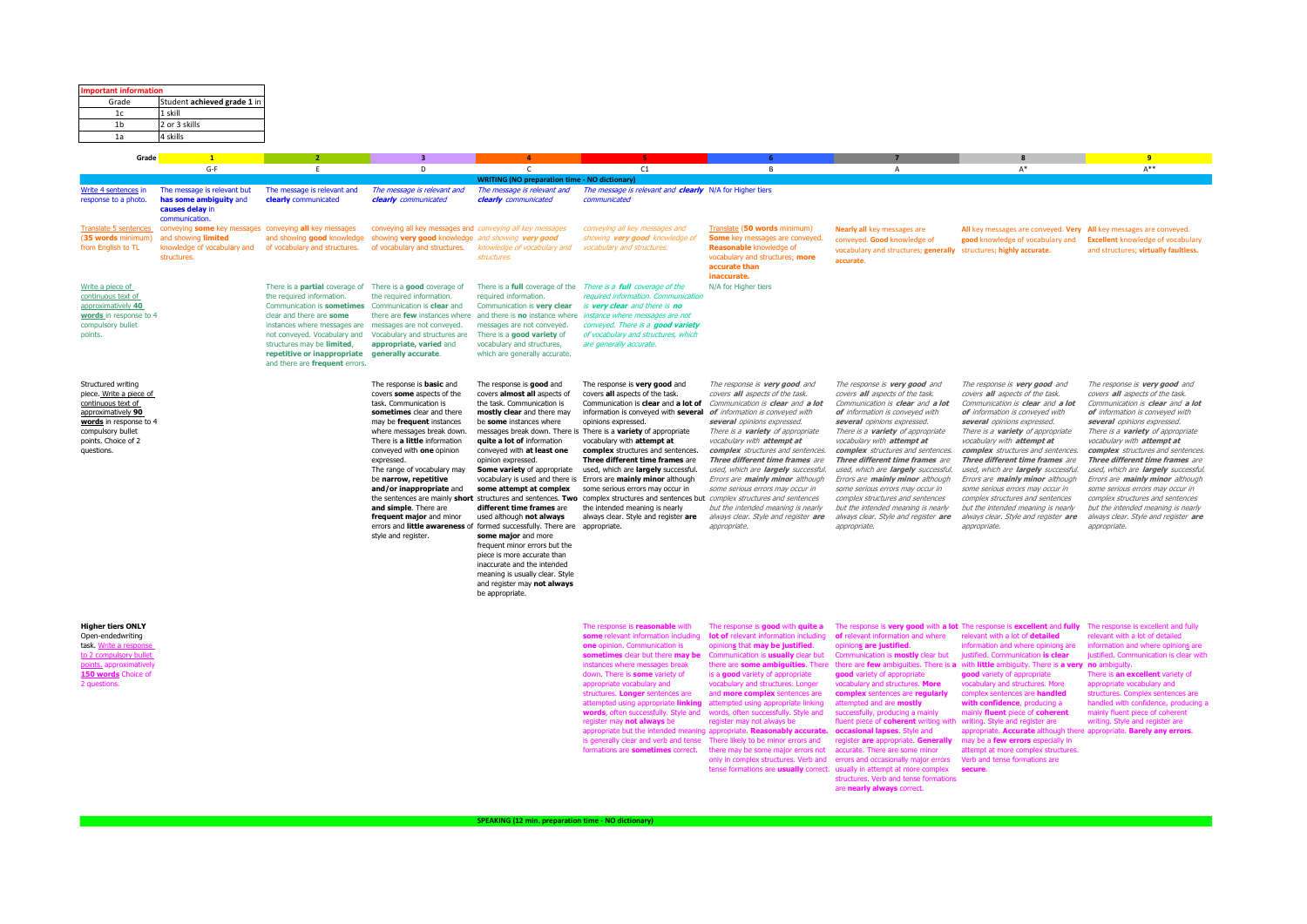| Role play<br>Reply to 4 questions<br>including one<br>unprepared question<br>and ask one question<br>(2 min)                                          | The message is partially<br>conveyed or conveyed with<br>some ambiguities. Knowledge<br>and use of language is limited. is at least good. | The message is conveyed<br>without ambiguities and the<br>knowledge and use of language                                   | The message is conveyed<br>without ambiguities and the<br>knowledge and use of<br>language is at least good                                                                                                                                                                                                                                                                                                                                                                                                                                                                                                                                                                                                                                                                                                                                                                                             | The message is conveyed<br>without ambiguities and the<br>knowledge and use of<br>language is at least good.                                                                                                                                                                                                                                                                                                                                                                                                                                                                                                                     | The message is conveyed without<br>ambiguities and the knowledge and<br>use of language is at least good                                                                                                                                                                                                                                                                                                                                                                                                                                                                                                                                                                                                                                                                                                                                                                                                                                                                                                      | The message is conveyed without<br>ambiquities and the knowledge and<br>use of language is at least good                                                                                                                                                                                                                                                                                                                                                                                                                                                                                                                                                                                                                                                                                                                                                                                                                                                                                                                     | The message is conveyed without<br>ambiquities and the knowledge and<br>use of language is at least good                                                                                                                                                                                                                                                                                                                                                                                                                                                                                                                                                                                                                                           | The message is conveyed without<br>ambiquities and the knowledge and<br>use of language is at least good.                                                                                                                                                                                                                                                                                                                                                                                                                                                                                                                                                                                                                                                                                                                                                                                                                                                                                                     | The message is conveyed without<br>ambiquities and the knowledge and<br>use of language is at least good.                                                                                                                                                                                                                                                                                                                                                                                                                                                                       |
|-------------------------------------------------------------------------------------------------------------------------------------------------------|-------------------------------------------------------------------------------------------------------------------------------------------|---------------------------------------------------------------------------------------------------------------------------|---------------------------------------------------------------------------------------------------------------------------------------------------------------------------------------------------------------------------------------------------------------------------------------------------------------------------------------------------------------------------------------------------------------------------------------------------------------------------------------------------------------------------------------------------------------------------------------------------------------------------------------------------------------------------------------------------------------------------------------------------------------------------------------------------------------------------------------------------------------------------------------------------------|----------------------------------------------------------------------------------------------------------------------------------------------------------------------------------------------------------------------------------------------------------------------------------------------------------------------------------------------------------------------------------------------------------------------------------------------------------------------------------------------------------------------------------------------------------------------------------------------------------------------------------|---------------------------------------------------------------------------------------------------------------------------------------------------------------------------------------------------------------------------------------------------------------------------------------------------------------------------------------------------------------------------------------------------------------------------------------------------------------------------------------------------------------------------------------------------------------------------------------------------------------------------------------------------------------------------------------------------------------------------------------------------------------------------------------------------------------------------------------------------------------------------------------------------------------------------------------------------------------------------------------------------------------|------------------------------------------------------------------------------------------------------------------------------------------------------------------------------------------------------------------------------------------------------------------------------------------------------------------------------------------------------------------------------------------------------------------------------------------------------------------------------------------------------------------------------------------------------------------------------------------------------------------------------------------------------------------------------------------------------------------------------------------------------------------------------------------------------------------------------------------------------------------------------------------------------------------------------------------------------------------------------------------------------------------------------|----------------------------------------------------------------------------------------------------------------------------------------------------------------------------------------------------------------------------------------------------------------------------------------------------------------------------------------------------------------------------------------------------------------------------------------------------------------------------------------------------------------------------------------------------------------------------------------------------------------------------------------------------------------------------------------------------------------------------------------------------|---------------------------------------------------------------------------------------------------------------------------------------------------------------------------------------------------------------------------------------------------------------------------------------------------------------------------------------------------------------------------------------------------------------------------------------------------------------------------------------------------------------------------------------------------------------------------------------------------------------------------------------------------------------------------------------------------------------------------------------------------------------------------------------------------------------------------------------------------------------------------------------------------------------------------------------------------------------------------------------------------------------|---------------------------------------------------------------------------------------------------------------------------------------------------------------------------------------------------------------------------------------------------------------------------------------------------------------------------------------------------------------------------------------------------------------------------------------------------------------------------------------------------------------------------------------------------------------------------------|
| Photo card Respond to<br>3 prepared questions<br>including one at the<br>past tense and 2<br>unprepared questions<br>(Found. 2min / Higher<br>3 min.) |                                                                                                                                           | The speaker gives<br>understandable replies to<br>most questions but they are<br>likely to be short and/or<br>repetitive. | The speaker gives<br>understandable replies to<br>nearly all questions and<br>develops at least one<br>answer. One opinion is given<br>and may be explained                                                                                                                                                                                                                                                                                                                                                                                                                                                                                                                                                                                                                                                                                                                                             | The speaker replies clearly to<br>all questions, develops most<br>answers and explains one<br>opinion.                                                                                                                                                                                                                                                                                                                                                                                                                                                                                                                           | The speaker replies clearly to all<br>questions, develops most answers<br>and explains one opinion.                                                                                                                                                                                                                                                                                                                                                                                                                                                                                                                                                                                                                                                                                                                                                                                                                                                                                                           | The speaker replies clearly to all<br>questions, develops <b>most</b> answers<br>and explains one opinion.                                                                                                                                                                                                                                                                                                                                                                                                                                                                                                                                                                                                                                                                                                                                                                                                                                                                                                                   | The speaker replies clearly to all<br>questions, develops most answers<br>and explains one opinion.                                                                                                                                                                                                                                                                                                                                                                                                                                                                                                                                                                                                                                                | The speaker replies clearly to all<br>questions, develops <b>most</b> answers<br>and explains one opinion.                                                                                                                                                                                                                                                                                                                                                                                                                                                                                                                                                                                                                                                                                                                                                                                                                                                                                                    | The speaker replies clearly to all<br>questions, develops most answers<br>and explains one opinion.                                                                                                                                                                                                                                                                                                                                                                                                                                                                             |
| Conversation<br>Take part in a<br>discussion on one or<br>several topics and ask<br>at least a question.<br>(Found. 3-5 min. /<br>Higher 5-7 min.)    |                                                                                                                                           |                                                                                                                           | The responses are <b>short</b> and<br>attempts at longer responses or but with occasional attempts<br>at narrating events require an<br>effort of concentration to<br>be understood. The<br>responses include at least one occasions where responses<br>opinion. The language is <b>basic</b> are very unclear. Opinions are<br>and uses simple structures<br>and vocabulary and may often reasonable, uses simple<br>be repetitive. There is little<br>or no success in making<br>reference to past or future<br>events. There are likely to be<br>frequent errors, which<br>sometimes impede<br>communication.<br>The pronunciation is<br>understandable with a little<br>intonation but the<br>comprehension is sometimes<br>delayed.<br>The exchange is basic and the<br>learnt responses and the flow<br>of language is broken by<br>hesitations, some of them long, delivery can be quite slow at | The responses are <b>quite</b> short<br>at longer responses. There is<br>limited success in narrating<br>events. There may be a few<br>expressed. The language is<br>structures and vocabulary and<br>past or future events may have with attempts to use more<br>only limited success. There<br>may be frequent errors, which<br>may occasionally impede<br>communication.<br>understandable with some<br>intonation.<br>The exchange is reasonable<br>but much of what is said<br>speaker relies heavily on pre- involves pre-learnt responses. times.<br>The flow of language is often<br>broken by hesitations and<br>times. | The speaker usually gives guite short<br>responses but occasionally gives<br>extended responses. Occasionally<br>narrates events briefly when asked<br>to do so. The information is usually<br>clearly conveyed but lacks clarity<br>from times to times. Opinions are<br>included, some of which are<br>explained.<br>generally good which involves<br>may be repetitive at times. Any mainly simple linguistic structures and well as present, events and are<br>attempts to make reference to vocabulary with some repetition but<br>complex linquistic structures and<br>more varied vocabulary. There is<br>some success in making reference<br>to past and future, as well as<br>The pronunciation is generally present, events. Although there may<br>be errors they do not generally<br>impede communication. The<br>pronunciation is generally good but<br>there is some inconsistency at<br>the speaker relies on pre-learnt<br>responses, sometimes hesitates and<br>may not be able to respond to | The speaker develops some<br>responses in extended sequences of<br>speech. Sometimes narrates events speech. Usually narrates events<br>is usually clearly conveyed. Opinions<br>are included and often explained.<br>The language is good with some<br>attempts at more complex structures variety of linguistic structures and a<br>The language is which are usually successful. There<br>is reference to past and future, as<br>sometimes successful. There may<br>be minor errors and occasional<br>more serious ones but they do not<br>generally impede communication.<br>The pronunciation is generally good<br>but there is some inconsistency in<br>more challenging language.<br><b>Good</b> exchange in which the speaker<br>sometimes reacts naturally to the the questions asked and is often<br>questions asked but may at times<br>relies on pre-learnt responses, there<br>may be some hesitation before a<br>The exchange is generally good but reply but the delivery generally has a<br>reasonable pace. | The speaker regularly develops<br>responses in extended sequences of<br>when asked to do so. The information when asked to do so. The information<br>is almost always clearly conveyed.<br>Opinions are included and explained.<br>Very good language with some<br>range of vocabulary. There is<br>reference to past and future, as well<br>as present, events and are generally<br>successful. There are only minor<br>errors or occur when complex<br>structures and/or vocabulary are<br>attempted.<br>The pronunciation and intonation are<br>good with only occasional lapses.<br>Very good exchange in which the<br>speaker usually reacts naturally to<br>spontaneous. Usually responds<br>promptly and there is some flow of<br>language. | The speaker consistently develops<br>responses in extended sequences of<br>speech. Narrates events coherently speech. Narrates events coherently<br>is clearly conveyed at all times<br>Opinions are included and explained.<br><b>Excellent language with a wide</b><br>variety of linguistic structures and a<br>wide range of vocabulary. Reference made confidently. There is barely<br>to past and future, as well as present, any errors or a few minor errors<br>events are made confidently. There only occur when complex structures<br>is a few minor errors and other<br>errors occur when complex structures pronunciation and intonation are<br>and/or vocabulary are attempted.<br>The pronunciation and intonation are<br>consistently good<br><b>Excellent</b> exchange in which the<br>speaker reacts naturally to the<br>questions asked and has an air of<br>spontaneity. Responds promptly<br>and speaks with some fluency<br>though not necessarily of with that of<br>a native speaker. | The speaker consistently develops<br>responses in extended sequences of<br>when asked to do so. The information when asked to do so. The information<br>is clearly conveyed at all times.<br>Opinions are included and explained<br>convincingly. Reference to past and<br>future, as well as present, events are<br>and/or vocabulary are attempted. The<br>consistently good. Excellent exchange<br>in which the speaker reacts naturally<br>to the questions asked and is<br>spontaneous. Responds promptly<br>and speaks with fluency close to<br>that of a native speaker. |

|  | some questions. |
|--|-----------------|
|  |                 |

**READING (NO preparation time - NO dictionary)** Demonstrate understanding of Demonstrate understanding of Demonstrate understanding of Demonstrate understanding of Deduce meaning and understand main points, opinions, overall a range of short and longer a range of short and longer message and some detail in texts which include opinions texts which include opinions short written texts, referring to and refer to the past **or** future and refer to the present, the the present **or** future. Understand short texts written processes to work out meaning short authentic texts (e.g. for target-language learners in short authentic texts (e.g. adapted adverts, information (e.g. menus, short adverts, adapted adverts, poems and leaflets, poems and songs). songs, simple poems). Use a songs). Translate longer bilingual dictionary or glossary sentences into English, showing containing a variety of tenses, to look up unfamiliar words. awareness of familiar grammar vocabulary and grammatical Translate simple sentences (including some Grade 3 GCSE structures (including some containing familiar vocabulary grammatical structures), and grammar into English. especially tenses. **as well as** the present. Use past **and** the future. Read Translate short passages Grade 4 GCSE grammatical structures) into English. overall message and key points detail in longer texts, including of a range of texts, including extracts from literary texts, which extracts from literary texts. which include a range of at least three different tenses, opinions and some less familiar language, including some more vocabulary and more complex complex structures (including some less common vocabulary. Understand combination of complex tenses, grammatical structures (including some Grade 5 GCSE structures). Understand longer grammatical structures). Use authentic texts (e.g. longer blogs, processes to work out meaning letters, extracts from novels and short short passages, containing more in a variety of short and longer articles). Translate short passages on complex language and grammar, authentic texts (e.g. emails and a range of topics, including more accurately into English with occasional websites). Translate longer passages, complex grammatical structures and *complex grammatical structures and* short magazine extracts, and complex structures and less common errors adapted or abridged short stories). Translate short passages, containing occasional passages, containing occasion structures and less common vocabulary, into English with increasing accuracy. include a range of at least three different tenses, opinions and some unfamiliar, as well as familiar, Grade 6 GCSE grammatical vocabulary, accurately into English with occasional errors Deduce meaning in longer texts, Draw inferences and organise and Draw inferences from a range of Draw inferences from a range of including extracts from literary texts, present relevant details from longer longer texts, including extracts from *longer texts, including extracts from* which include a combination of different tenses, opinions, some more texts. Respond to information in complex grammatical structures (including some Grade 7 GCSE grammatical structures) and some material and which include a longer authentic texts (e.g. news complex grammatical structures magazine articles, email exchanges (including some Grade 8 GCSE and extracts from plays). Translate texts, including extracts from literary literary texts. Respond to key texts, which include authentic sources scan for meaning in authentic texts scan for meaning in authentic texts containing occasional unfamiliar grammatical structures) and less common vocabulary (e.g. international news articles, factual containing complex grammatical structures and less common vocabulary, accurately into English with occasional errors. information, themes and ideas and (e.g. autobiographies, letters presenting persuasive arguments) containing a combination of complex containing a combination of complex tenses and grammatical structures tenses and grammatical structures (including some Grade 9 GCSE grammatical structures) and some unfamiliar material. Translate longer unfamiliar material. Translate longer passages, containing a range of less common vocabulary, accurately less common vocabulary, accurately into English with isolated errors *into English with isolated errors* literary texts. Respond to key information, themes and ideas and (e.g. autobiographies, letters presenting persuasive arguments) (including some Grade 9 GCSE grammatical structures) and some passages, containing a range of